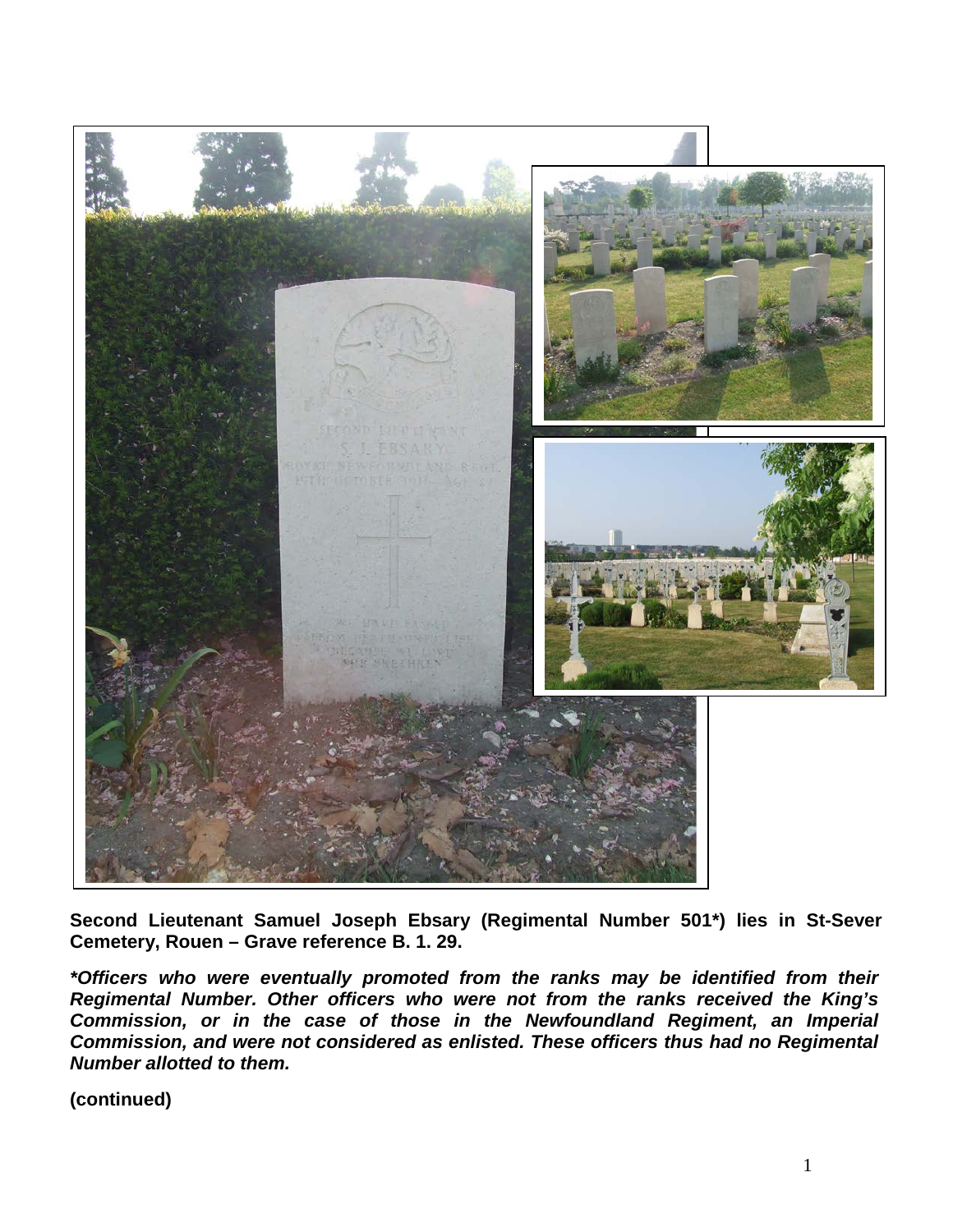*And since officers did not enlist, they were not then required to re-enlist 'for the duration', even though, at the beginning, as a private, each had volunteered his services for only a limited time – twelve months.*

**His occupation prior to military service recorded as that of a** *store-keeper* **with** *C. F. Bennett & Co***.,** *Wholesale Provisions & Groceries* **of Water Street and earning \$700.00 per annum – he was also a former member of the** *Church Lads Brigade* **- Samuel Joseph Ebsary presented himself for medical examination at a familiar** *Church Lads Brigade Armoury* **on Harvey Road in St. John's, capital city of the Dominion of Newfoundland, on September 10 of 1914. It was a procedure which was to pronounce him as…***Fit for Foreign Service.* 

**Eight days before this, on September 2, Sam Ebsary had enlisted at the same** *C.L.B. Armoury* **– engaged at the daily private soldier's rate of a single dollar plus a ten-cent per diem** *Field Allowance***. He was a recruit of the First Draft.**

**For Private Ebsary and the other recruits there was now to be a period of training on the shores of** *Quidi Vidi Lake* **in the East End of St. John's. During this time and not quite three weeks after enlistment, on September 21, he was promoted directly to the rank of sergeant, then to that of colour sergeant on October 3.**

**That October 3 was the day on which he and the Newfoundland contingent, to be known as both the** *First Five Hundred* **and the** *Blue Puttees* **– it was not yet a battalion embarked onto the Bowring Brothers' vessel** *Florizel* **awaiting in St. John's Harbour.**

**The ship sailed from St. John's for the United Kingdom on the following day, October 4, via the south coast of the Island where it was to join the convoy carrying the 1st Canadian Division overseas.**

**(Right above:** *The image of Florizel at anchor in the harbour at St. John's is by courtesy of Admiralty House Museum***.)**

**(Right:** *Fort George, constructed in the latter half of the eighteenth century, still serves the British Army to this day***. – photograph from 2011)**

**In the United Kingdom Sergeant Ebsary trained with the Newfoundland contingent: firstly in southern England on the Salisbury Plain where on October 29 he was further appointed to the rank of company sergeant major; then in Scotland at Fort George – on the Moray Firth close to the city of Inverness; then at Edinburgh Castle – where the unit was to provide the first garrison from outside the British Isles.** 

**(Right:** *Edinburgh Castle dominates the city from its position on the summit of Castle Hill***. – photograph from 2011)**





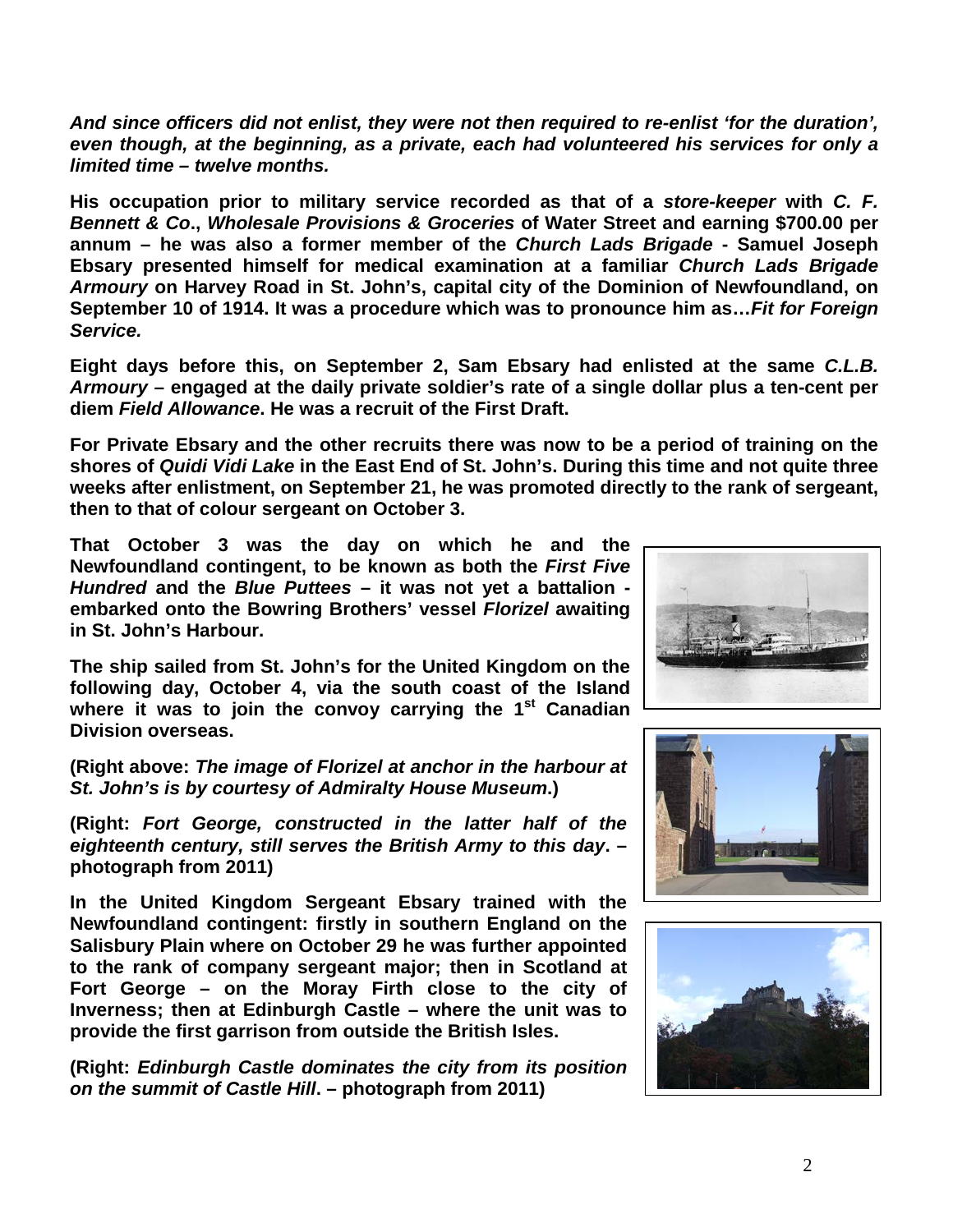**On May 11 the Newfoundlanders were transferred to a tented** *Stobs Camp***, in the vicinity of the Scottish town of Hawick, where they were to undergo further training and exercises for some three months.** 

**(Right:** *The Newfoundland Regiment on parade at Stobs Camp and about to be presented with its Colours on June 10, 1915* **– by courtesy of Reverend Wilson Tibbo and Mrs. Lillian Tibbo)**

**At the beginning of that August of 1915, the four senior Companies, 'A', 'B', 'C' and 'D', were then sent south from Stobs Camp to undergo a final two weeks of training, as well inspection by the King, at Aldershot.** 

**Meanwhile, the two junior Companies, 'E' and the later-arrived 'F', were ordered posted to Scotland's west coast, to Ayr, where they were to provide the nucleus of the newly-forming 2nd (***Reserve***) Battalion\*.**

**(Right:** *George V, by the Grace of God, of the United Kingdom of Great Britain and Ireland and of the British Dominions beyond the Seas, King, Defender of the Faith, Emperor of India* **– photograph from** *Bain News Services* **via** *Wikipedia***)**

*\*On July 10, 1915, 'F' Company had arrived at 'Stobs Camp' from Newfoundland, its personnel raising the numbers of the unit to battalion establishment strength, and thus permitting it to be ordered to active service.*

**It was likely during the second week of that final training at Aldershot, on or about August 13, that C.S.M. Ebsary was prevailed upon to re-enlist** *for the duration of the war\****.**

**\****At the outset of the War, perhaps because it was felt by the authorities that it would be a conflict of short duration, the recruits enlisted for only a single year. As the War progressed, however, this was obviously going to cause problems and the men were encouraged to re-enlist***.**

**Having by the month of July, and with the arrival of 'F' Company, the personnel necessary to form a battalion, the four senior companies of the Newfoundland Regiment, were to become its first such force. The 1st Battalion of the Newfoundland Regiment had thereupon been attached to the 88th Brigade of the 29th Division of the (British) Mediterranean Expeditionary Force and had been despatched to** *active service***.**

(Right above: Some of the personnel of 'A', 'B', 'C' and 'D' Companies of the 1<sup>st</sup> Battalion *of the Newfoundland Regiment at Aldershot in August of 1915, prior to leaving for active service* **– from** *The Fighting Newfoundlander* **by Col. G.W.L. Nicholson, C.D.)**

**(continued)**

**.**





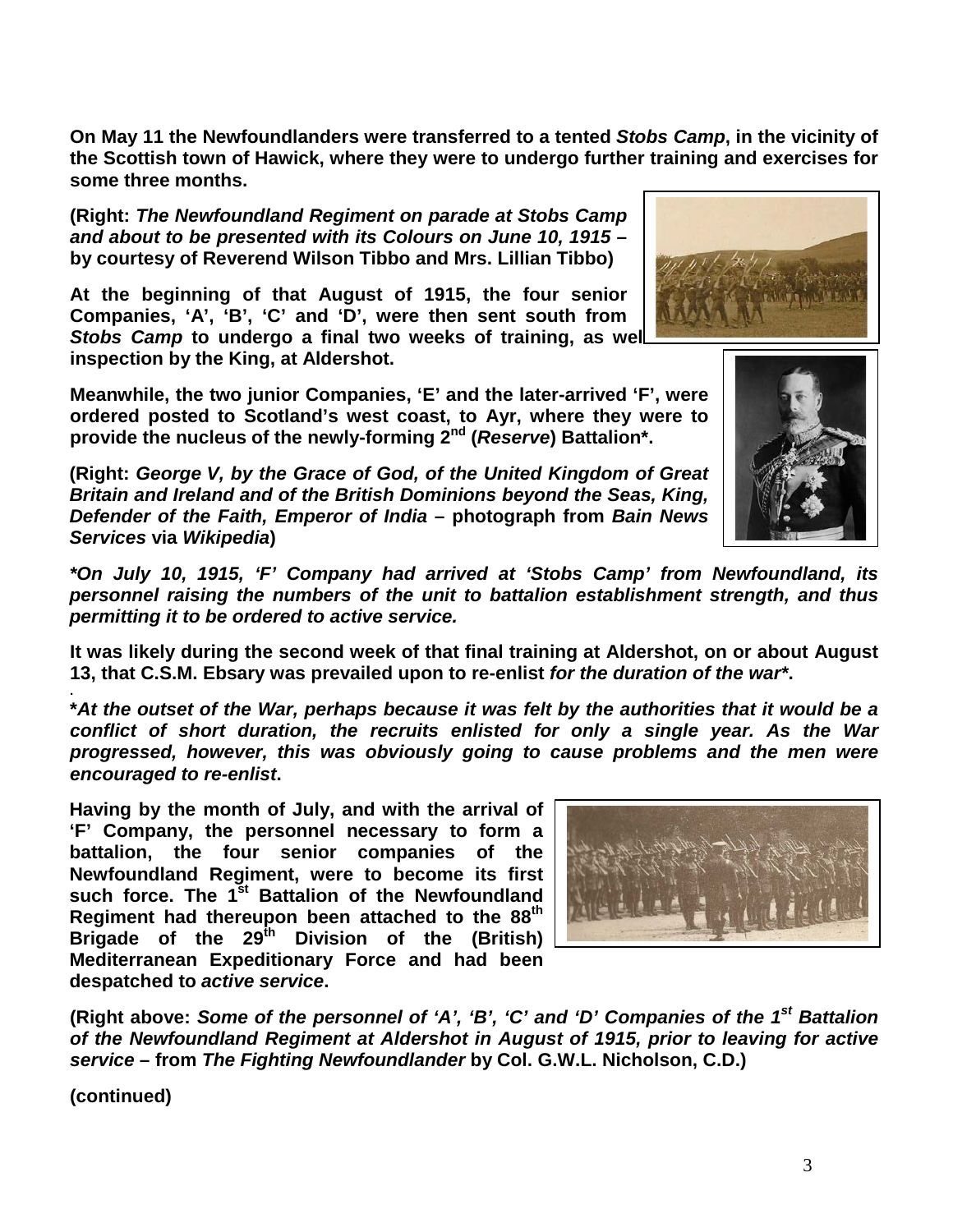**On August 20, 1915, Company Sergeant Major Ebsary and the Newfoundland Battalion embarked in the Royal Navy Harbour of Devonport on England's south coast, onto the requisitioned passenger-liner** *Megantic* **for passage to the Middle East and to the fighting against the Turks. There, a month later – having spent some two weeks billeted in British barracks in the vicinity of the Egyptian capital, Cairo - on September 20, the 1st Battalion set foot on the rock and sand at** *Suvla Bay* **on the**  *Gallipoli Peninsula***.**

**(Right above:** *The image of Megantic, here in her peace-time colours of a 'White Star Line' vessel, is from the Old Ship Picture Galleries web-site***.)**

**(Right:** *Kangaroo Beach, where the officers and men of the 1st Battalion, Newfoundland Regiment, landed on the night of September 19-20, 1915, is to be seen in the distance at the far end of Suvla Bay. The remains of a landing-craft are still clearly visible in the foreground on 'A' Beach***. – photograph taken in 2011)**

**(Right:** *Newfoundland troops on board a troop-ship anchored at Mudros: either Megantic on August 29, Ausonia on September 18, or Prince Abbas on September 19 – Whichever the case, they were yet to land on Gallipoli***. – from Provincial Archives)**

**When the Newfoundlanders Ayr landed from their transport ship at** *Suvla Bay* **they disembarked into a campaign that was already on the threshold of collapse.**

**Not only in the area where the Newfoundland Battalion would serve but, even ever since the very first days of the operation in April of 1915, the entire** *Gallipoli Campaign,* **including the operation at** *Suvla Bay,* **was to** 

**casualties inflicted by an enemy which was to fight a great deal better than the British High Command\* had ever anticipated – were eventually to overwhelm the British-led forces and those of the French, and it would finally be decided to abandon not only** *Suvla Bay* **but the entire**  *Gallipoli* **venture.**

**(Right above:** *An un-identified Newfoundland soldier in the trenches at Suvla Bay –* **from**  *Provincial Archives***)**

*\*Many of the commanders chosen had been second-rate, brought out of retirement, and had little idea of how to fight – let alone of how to win. One of the generals at Suvla, apparently, had handed in his resignation during the Campaign and had just gone home.* 







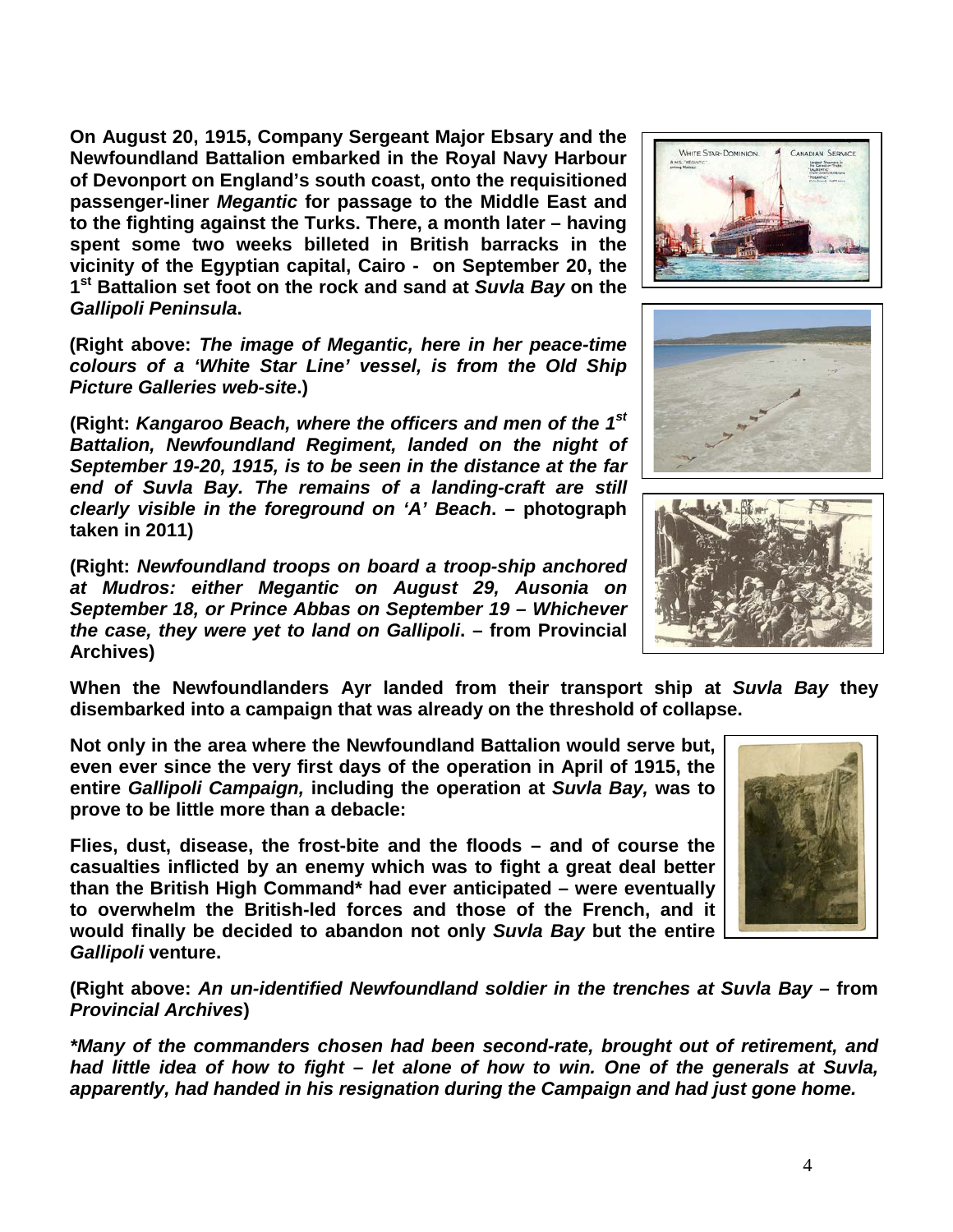**November 26 would see the nadir of the Newfoundland Battalion's fortunes at Gallipoli; there was to be a freak rain-, snow- and ice-storm strike the** *Suvla Bay* **area and the subsequent floods wreaked havoc amongst the forces of both sides. For several days, survival rather than the enemy was to be the priority.**

**There were to be many casualties on both sides, some of them, surprised by the sudden inundation of their positions, fatalities who had drowned in their trenches – although no Newfoundlanders were to be among that number. Numerous, however, would be those afflicted by trench-foot and by frost-bite.**

**Sergeant Major Ebsary was to suffer from neither trench-foot not frost-bite but from jaundice, a common affliction at** *Gallipoli.* **He was evacuated from** *Suvla Bay* **on December 2, 1915, to the 18th Stationary Hospital established at West Mudros on the Greek island of Lemnos perhaps a hundred kilometres distant. From there he was transferred on December 26, Boxing Day of 1915, to the Lowland Convalescent Depot, also at West Mudros, and discharged from there on January 4, 1916, to the Base Depot in the Egyptian port-city of Alexandria.**

**(Right:** *By late 1915, Allied medical facilities as seen in both the foreground and background – a goodly number of them under canvas – were to almost completely surround a congested Mudros Bay and its minuscule harbour***. – from** *Illustration***)**



**\* \* \* \* \***

**During the short period of Company Sergeant Major Ebsary's absence, the Newfoundland Battalion had been busy at** *Suvla Bay* **and elsewhere.**

**On the night of December 19-20, the British had abandoned the area of** *Suvla Bay* **– the Newfoundlanders, the only non-British unit to serve there, to form a part of the rear-guard. Some of the Battalion personnel had been evacuated to the nearby island of Imbros, some to Lemnos, further away, but in neither case was the respite to be of a long duration; the 1st Battalion would be transferred only two days later to the area of** *Cape Helles***, on the western tip of the** *Gallipoli Peninsula***.**

**(Right above:** *Cape Helles as seen from the Turkish positions on the misnamed Achi Baba, positions which were never breached: The Newfoundland positions were to the right-hand side of the picture***. – photograph from 2011)**

**The British, Indian and the** *Anzac* **forces – the Australian and New Zealand Army Corps was also to serve at** *Gallipoli* **– were now to be only marking time until a complete withdrawal of the** *Peninsula* **could be undertaken.** 



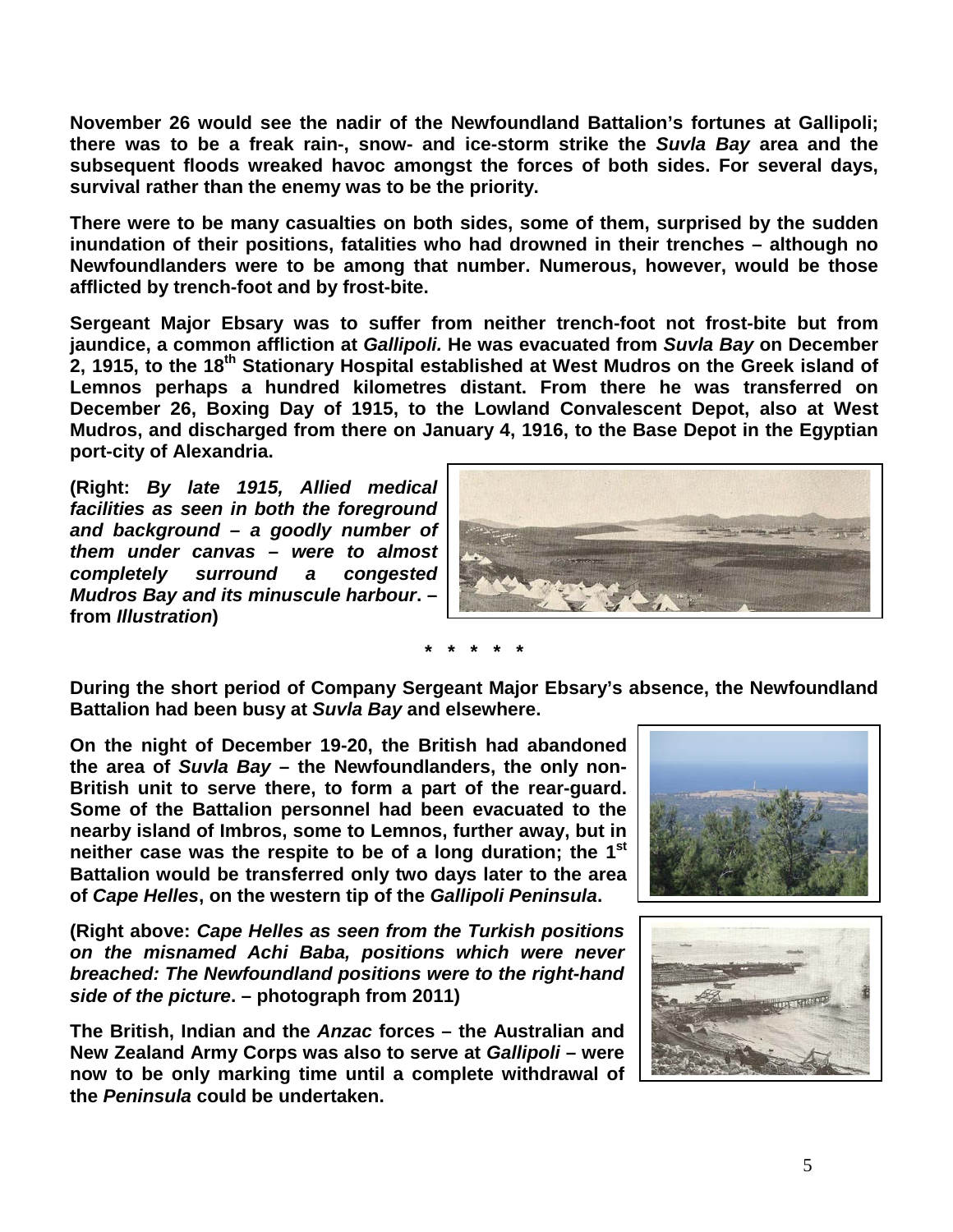**(Preceding page:** *'W' Beach at Cape Helles as it was only days before the final British evacuation* **– from** *Illustration***)**

**This final operation would take place on the night of January 8-9, the Newfoundland Battalion to furnish part of the British rear-guard on this second occasion also.**

*\*Lieutenant Owen Steele of St. John's, Newfoundland, is cited as having been the last soldier of the Mediterranean Expeditionary Force to step into the final small boat – with General Maude - to sail from the Gallipoli Peninsula.*

**(Right above:** *'W' Beach almost a century after its abandonment by British forces in that January of 1916 and by the Newfoundlanders who were to be the last soldiers off the beach***:** *Vestiges of the wharves in the black-and-white picture are still to be seen.* **– photograph from 2011)**

**Immediately after the British had evacuated the entire** *Gallipoli Peninsula* **in January of 1916, the Newfoundland Battalion was to be ordered, as had been CSM Ebsary, to the Egyptian portcity of Alexandria, where it would arrive on the 15th of that month. The unit was then to be almost immediately transferred southward to the vicinity of Suez, a port at the southern end of the Canal which bears the same name, there to await further orders since, at the time, the subsequent**  destination of the British 29<sup>th</sup> Division had yet to be decided\*.

*\*Bulgaria had entered the conflict on the side of the Central Powers, and Salonika was soon to become a theatre of war.*

**(Right above:** *The British destroy their supplies during the final evacuation of the Gallipoli Peninsula. The men of the 1st Battalion of the Newfoundland Regiment were among the last to leave on two occasions, at both Suvla Bay and Cape Helles***. – photograph taken from the battleship** *Cornwallis* **from** *Illustration***)**

**While confirmation of this does not appear among his documents, it is highly likely that it was to be during the short period spent by the Newfoundland Battalion at the Sidi-Bishr Base Depot, Alexandria, that Company Sergeant Major Ebsary had reported back** *to duty* **with his unit and to 'A' Company, then to travel with it to Suez.** 

**\* \* \* \* \***

**After a two-month interim spent in the vicinity of Port Suez, the almost six-hundred officers and** *other ranks* **of the 1st Battalion were to board His Majesty's Transport** *Alaunia* **at Port Tewfiq, on March 14 to begin the voyage through the**  *Suez Canal* **en route to France. The Newfoundlanders would disembark eight days afterwards in the Mediterranean portcity of Marseilles, on March 22.**





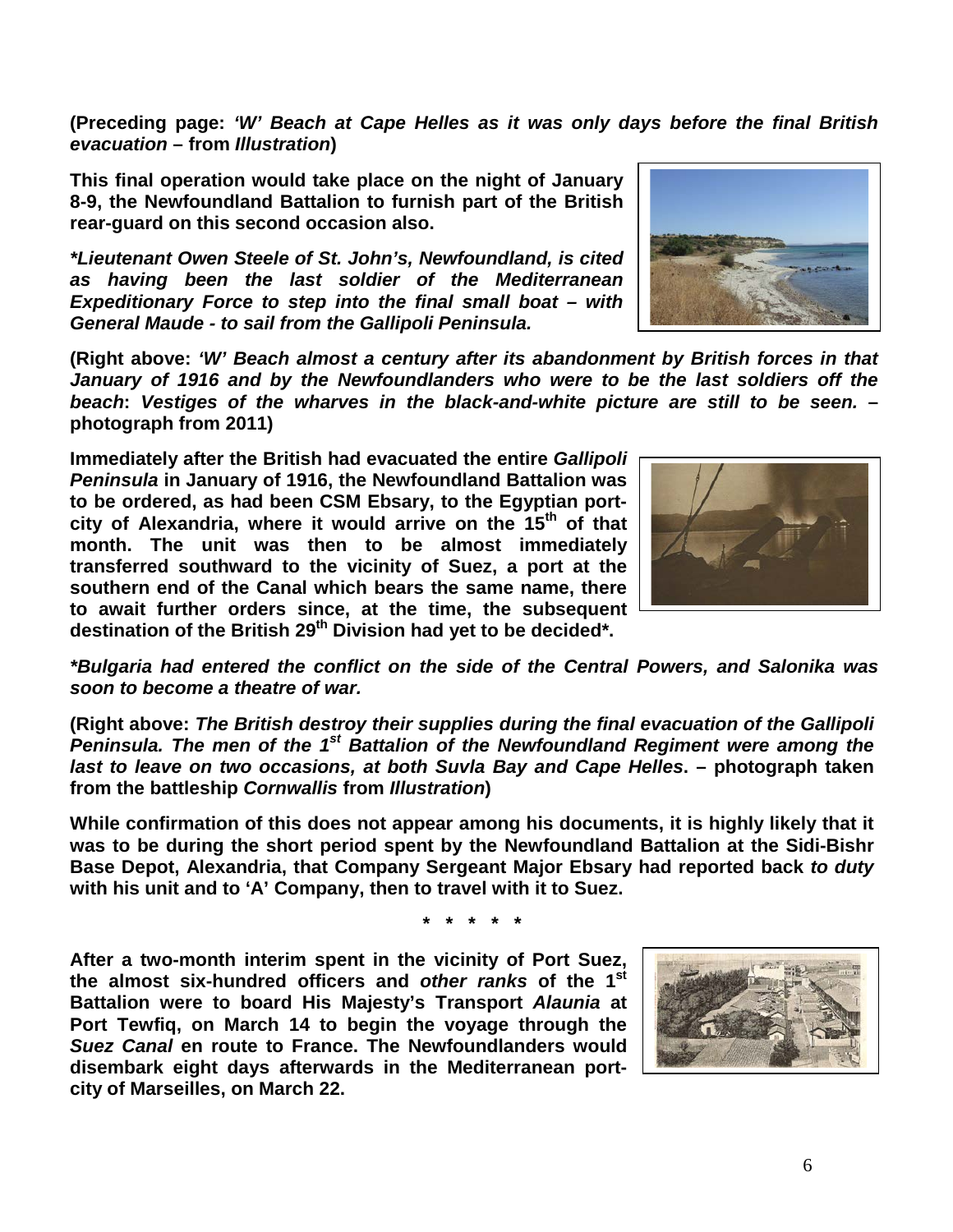**(Preceding page:** *Port Tewfiq at the southern end of the Suez Canal as it was just prior to the Great War* **– from a vintage post-card)**

**(Right:** *British troops march through the port area of the French city of Marseilles***. – from a vintage post-card)**

**Some three days after the unit's disembarkation on March 22, the Newfoundland Battalion's train was to find its way to the small provincial town of Pont-Rémy, a thousand kilometres to the north of Marseilles. It had been a cold, miserable journey, the blankets provided for the troops having inexcusably travelled unused in a separate wagon.**

**Having de-trained at the local station at two o'clock in the morning, the Newfoundlanders were now still to endure the long, dark march ahead of them before they would reach their billets at Buigny l'Abbé.**

**It is doubtful if many of those tired soldiers were to pay much attention to the slow-moving stream flowing under the bridge over which they then marched on their way from the station. But some three months later** *the Somme* **was to become a part of their history.**

**(Right:** *A languid River Somme as seen from the bridge at Pont-Rémy* **– photograph from 2010)**

**On April 13, the 1st Battalion subsequently marched into the village of Englebelmer – perhaps some fifty kilometres in all from Pont-Rémy - where it would be billeted, would receive re-enforcements from Scotland via Rouen and, in two days' time, would be introduced into the communication trenches of the** *Western Front.*

**Just days following the Newfoundland Battalion's arrival on the** *Western Front***, two of the four Companies – 'A', and 'B' – were to take over several support positions from a British unit\* before the entire Newfoundland unit was to then be ordered to move further up for the first time into forward positions on April 22.**

*\*It should be said that the Newfoundland Battalion and twohundred men of the Bermuda Rifles who were serving at the time in the 2nd Lincolnshire Regiment Battalion, were then the only units at the Somme from outside the British Isles - true also on the day of the attack on July 1.*

**(Right above and right:** *Two views of the re-constructed trench system to be found in the Newfoundland Memorial Park at Beaumont-Hamel* **– photographs from 2009(?))**

**(continued)**





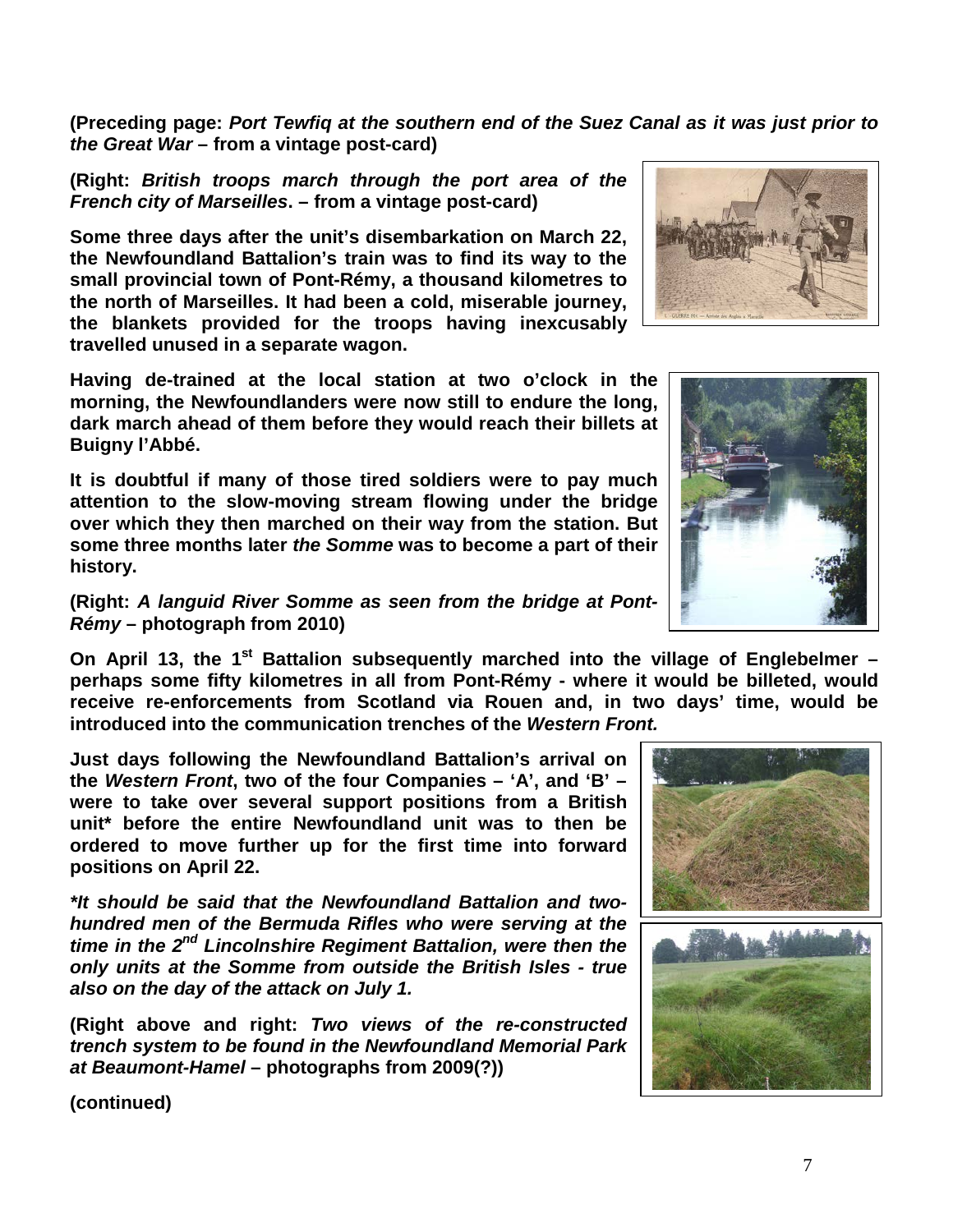**Having then been withdrawn, at the end of that April after the completion of their first tour in the trenches to the areas of Mailly-Maillet and Louvencourt where they would be based for the next two months, the Newfoundlanders were soon to be preparing – this to include the construction of a light railway in the Louvencourt area - for the now-impending British campaign of that summer to be fought on the ground named for the languid, meandering river,** *the Somme***, flowing sedately – as it still does today – through the region on its journey to the sea.** 

**If there is one name and date in Newfoundland history which is etched in the collective once-national memory, it is that of Beaumont-Hamel on July 1 of 1916; and if any numbers are remembered, they are those of the eight-hundred who went**  *over the top* **in the third wave of the attack on that morning, and of the sixty-eight unwounded present at muster some twenty-four hours later\*.**

**(Right above:** *Beaumont-Hamel: Looking from the British lines down the hill to Y Ravine Cemetery which today stands atop part of the German front-line defences: The Danger Tree is to the right in the photograph***. – photograph taken in 2009)**

**(Right:** *A view of Hawthorn Ridge Cemetery Number 2 in the Newfoundland Memorial Park at Beaumont-Hamel* **– photograph from 2009(?))**

*\*Perhaps ironically, the majority of the Battalion's casualties was to be incurred during the advance from the third line of British trenches to the first line from where the attack proper was to be made, and while struggling through British wire laid to protect the British positions from any German attack.*

**There are other numbers of course: the fiftyseven thousand British casualties incurred in four hours on that same morning of which nineteen-thousand were recorded as having been** *killed in action* **or** *died of wounds***.** 

**It was to be the largest disaster** *ever* **in the annals of the British Army…and, perhaps just as depressing, the butchery of** *the Somme* **was to continue for the next four and a half months.**



**(Right above:** *Beaumont-Hamel is a French commune, not a village\****. – photographs from 2010 and 2015)**

*Beaumont-Hamel was a commune – it still exists today – at the time comprising two communities: Beaumont, a village on the German side of the lines, and Hamel which was behind those of the British. No-Man's-Land, on which the Newfoundland Memorial Park lies partially today, was on land that separated Beaumont from Hamel.* 

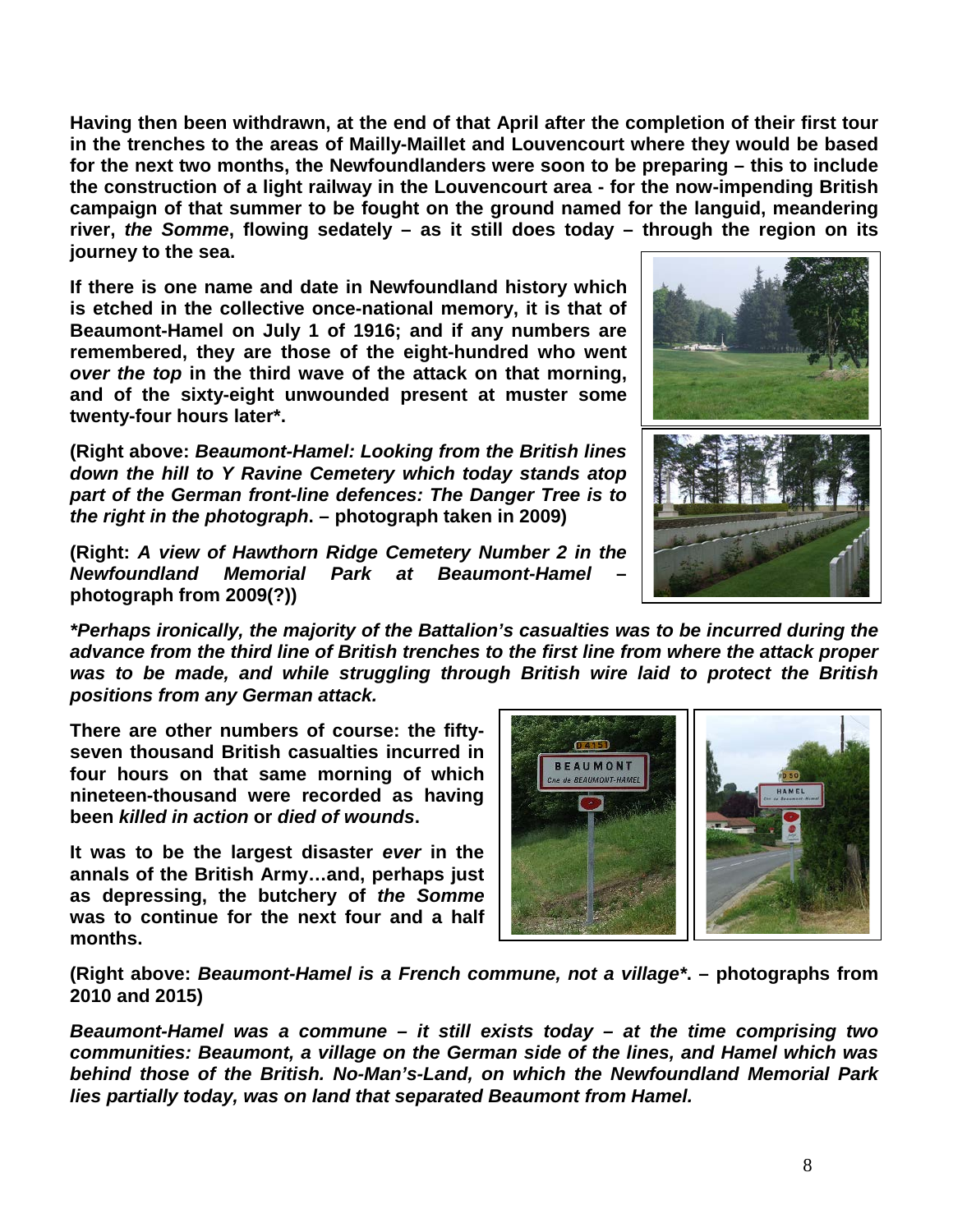*dead awaiting burial after Beaumont-Hamel –* **from… ) Although on the nominal roll of the Newfoundland Battalion** 

**on July 1, 1916, the first day of** *the Somme***, Sergeant Major Ebsary did not figure in the fighting at Beaumont-Hamel. The likelihood is that he was among the fourteen officers and eighty-three** *other ranks* **held back at Louvencourt in the ten per cent reserve. This detachment was not called to the field until late in the day when the fighting had all but abated.**

**(Right:** *A grim, grainy image purporting to be Newfoundland -*

**\****These men answered a roll call of the following day as did those who had fought the battle and survived it unscathed. Where the documentation shows 'with Battalion' on July 4, this is the date on which the roll call of July 2 was eventually officially recorded.*

**After the events of the morning of July 1, 1916, such was at the time the dire condition of the attacking British forces that it had been feared that a German counter-assault might well annihilate what had managed to survive of the British Expeditionary Force on** *the Somme***.** 

**The few remnants of the Newfoundland Battalion – and of the other depleted British units - were thus to remain in the trenches perhaps fearing the worst, and at night searching for the wounded and burying the dead. It was to be July 6 before the Newfoundlanders were to relieved from the forward area and to be ordered withdrawn to Englebelmer.** 

**It would then be a further two days before the unit marched further again to the rear area and to their billets in the village of Mailly-Maillet.**

**(Right above:** *The re-constructed village of Mailly-Maillet – the French Monument aux Morts in the foreground - is twinned with the community of Torbay, St. John's East***. – photograph from 2009)**

**There on July 11, a draft of one-hundred twenty-seven reenforcements – a second source cites one-hundred thirty – reported** *to duty***. They would be the first to arrive following the events at Beaumont-Hamel but even with this additional manpower having arrived, the Regimental War Diary records that on the 14th of July, 1916, the 1st Battalion was still to number only…***11 officers and 260 rifles***…after the holocaust of Beaumont-Hamel, just one-quarter of establishment battalion strength.**

**On July 27-28 of 1916, the 1st Battalion - still under battalion strength at only five-hundred fifty-four strong, even after further re-enforcement – was ordered moved north and to enter into the** *Kingdom of Belgium* **for the first time.** 





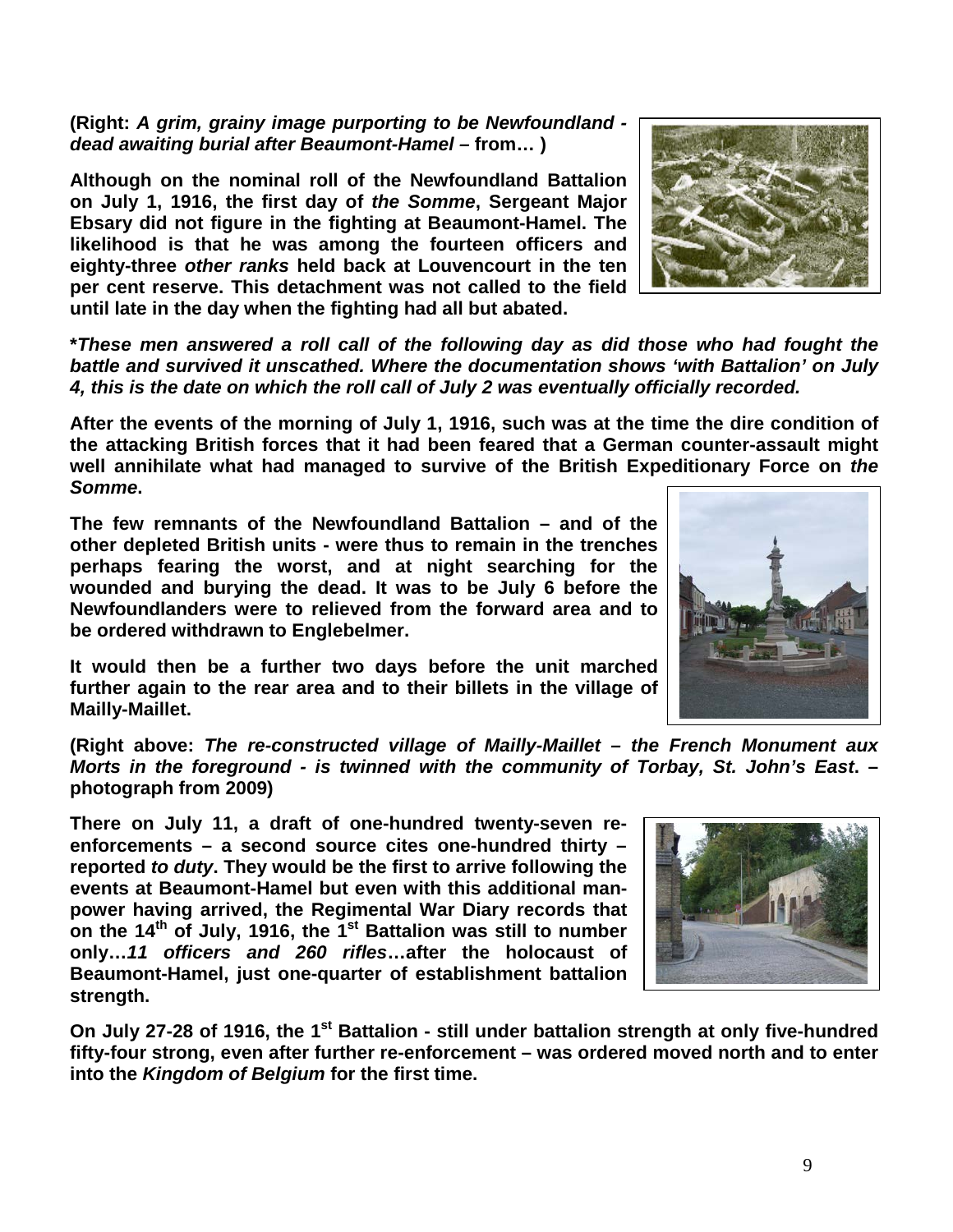**(Preceding page:** *The entrance to 'A' Company's quarters – obviously renovated since that time - in the ramparts of the city of Ypres when it was posted there in 1916 –* **photograph from 2010)**

**It had been ordered to the** *Ypres Salient***, one of the most dangerous pieces of real estate on the entire** *Western Front***, there to continue to re-enforce and to re-organize after the ordeal of Beaumont-Hamel.** 

**It was there in** *the Salient***, on August 8, 1916, that Company Sergeant Major Ebsary was granted an Imperial Commission and the accompanying appointment to the rank of second lieutenant; the promotion was retroactive to July 1, 1916, undoubtedly because of the high casualty rate among junior officers at Beaumont-Hamel.** 

**In a more personal vein, there was apparently more than just a martial side to his nature: Second Lieutenant Ebsary was a morethan-fair player of the accordion, as he apparently proved on the evening of September 8 – or thereabouts - when a dinner for Company officers was hosted by 'D' Company in its quarters at the** *Horn Works* **in Ypres.** 

*The Salient* **– close to the front lines for almost the entire fifty-two month conflict - was to be relatively quiet during the time of the Newfoundlanders' posting there; yet they would nonetheless incur casualties, a number – fifteen? - of them fatal.**

**Then on October 8, after having served in Belgium for some ten weeks, the 1st Battalion followed orders to return south, back into France and back into the area of – and the battle of –** *the Somme***.**

(Right: An aerial view of Ypres, taken towards the end of 1916: *morte'.* **– from** *Illustration***)**

**Four days after that return to France, on October 12, 1916, the 1st Battalion of the Newfoundland Regiment had again been ordered to the offensive; it was to be at a place called Gueudecourt, the vestiges of a village some dozen or so kilometres to the south-east of Beaumont-Hamel.** 

**The assault was on a two-company front, with Second Lieutenant Ebsary's 'A' Company in the first wave on the left; but the encounter proved to be another ill-conceived and costly affair – two hundred and thirty-nine casualties all told - for little gain.** 

**(Right above:** *This is the ground over which the 1st Battalion advanced and then mostly conceded at Gueudecourt on October 12. Some few managed to reach the area where today stand the copse of trees and the Gueudecourt Caribou, on the far right horizon***. – photograph from 2007)**